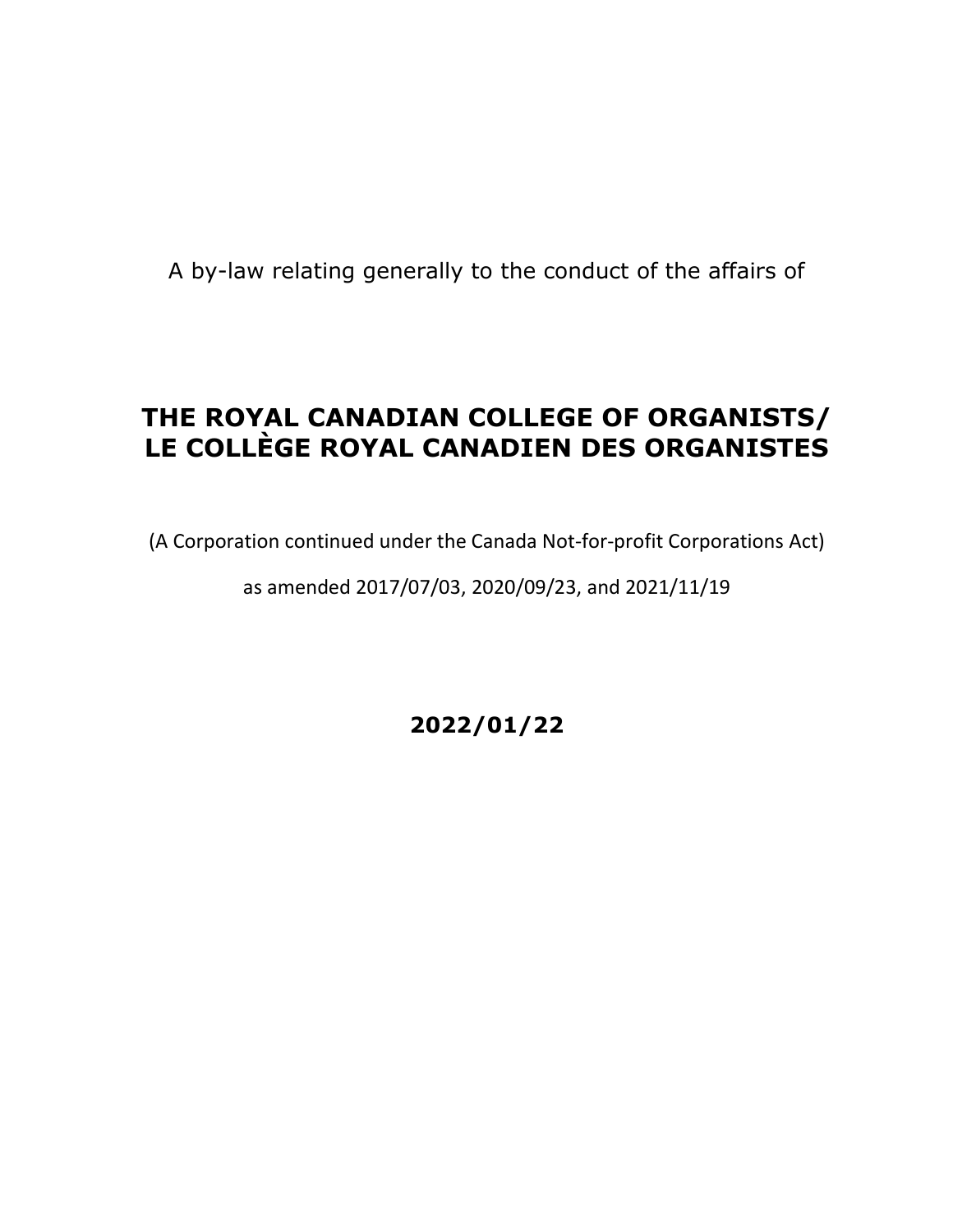| Table of Contents |  |  |  |
|-------------------|--|--|--|
| 1.01              |  |  |  |
| 1.02              |  |  |  |
| 1.03              |  |  |  |
| 1.04              |  |  |  |
| 1.05              |  |  |  |
| 1.06              |  |  |  |
| 1.07              |  |  |  |
| 1.08              |  |  |  |
|                   |  |  |  |
| 2.01              |  |  |  |
| 2.02              |  |  |  |
| 2.03              |  |  |  |
| 2.04              |  |  |  |
| 2.05              |  |  |  |
| 2.06              |  |  |  |
| 2.07              |  |  |  |
|                   |  |  |  |
| 3.01              |  |  |  |
| 3.02              |  |  |  |
| 3.03              |  |  |  |
| 3.04              |  |  |  |
| 3.05              |  |  |  |
| 3.06              |  |  |  |
| 3.07              |  |  |  |
| 3.08              |  |  |  |
| 3.09              |  |  |  |
|                   |  |  |  |
| 4.01              |  |  |  |
| 4.02              |  |  |  |
|                   |  |  |  |

## Table of Contents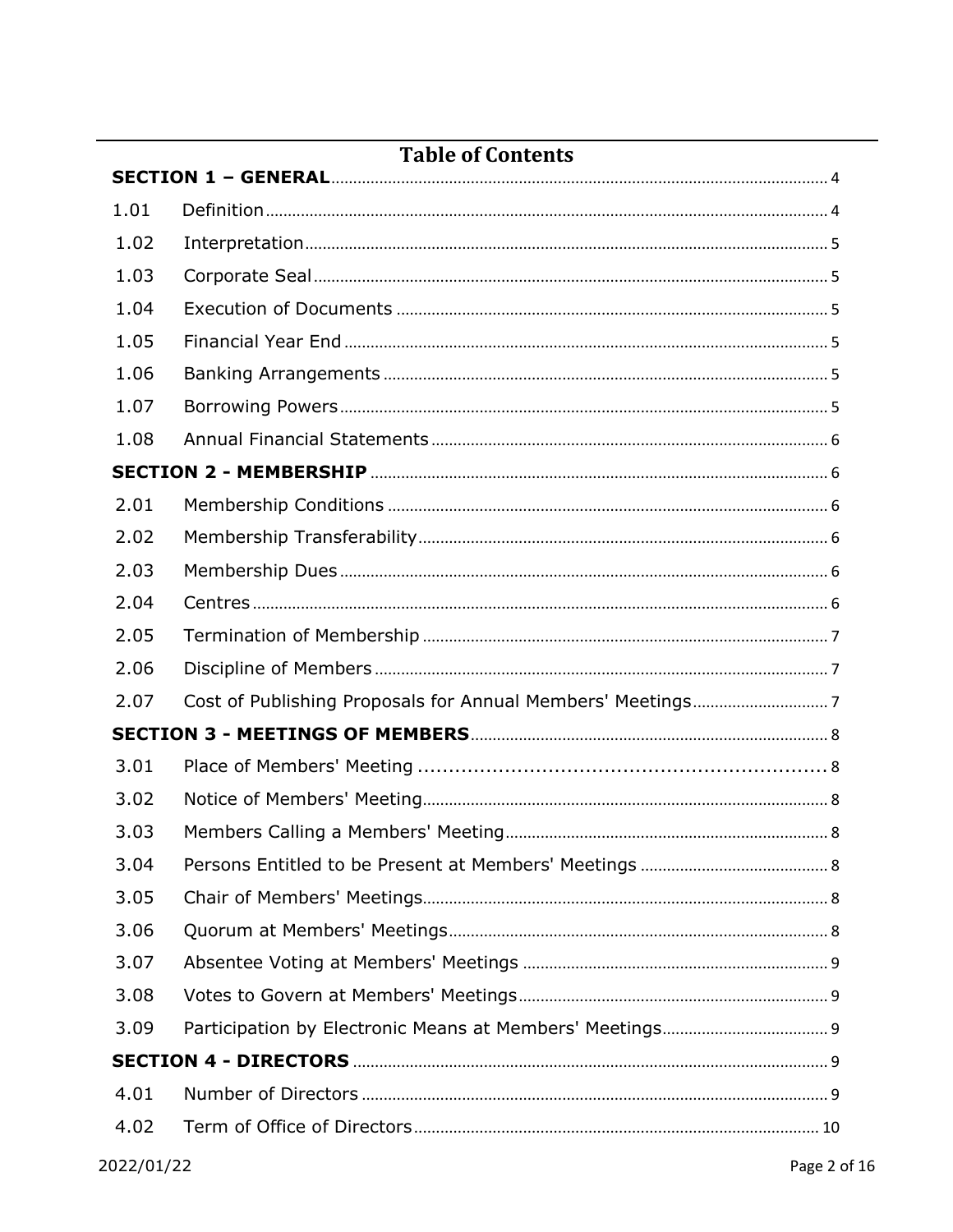| 4.03  |  |
|-------|--|
|       |  |
| 5.01  |  |
| 5.02  |  |
| 5.03  |  |
| 5.04  |  |
|       |  |
| 6.01  |  |
| 6.02  |  |
| 6.03  |  |
| 6.04  |  |
| 6.05  |  |
| 6.06  |  |
|       |  |
| 7.01  |  |
| 7.02  |  |
| 7.03  |  |
| 7.04  |  |
|       |  |
| 8.01  |  |
| 8.02  |  |
| 8.03  |  |
|       |  |
| 9.01  |  |
| 9.02  |  |
|       |  |
| 10.01 |  |
| 10.02 |  |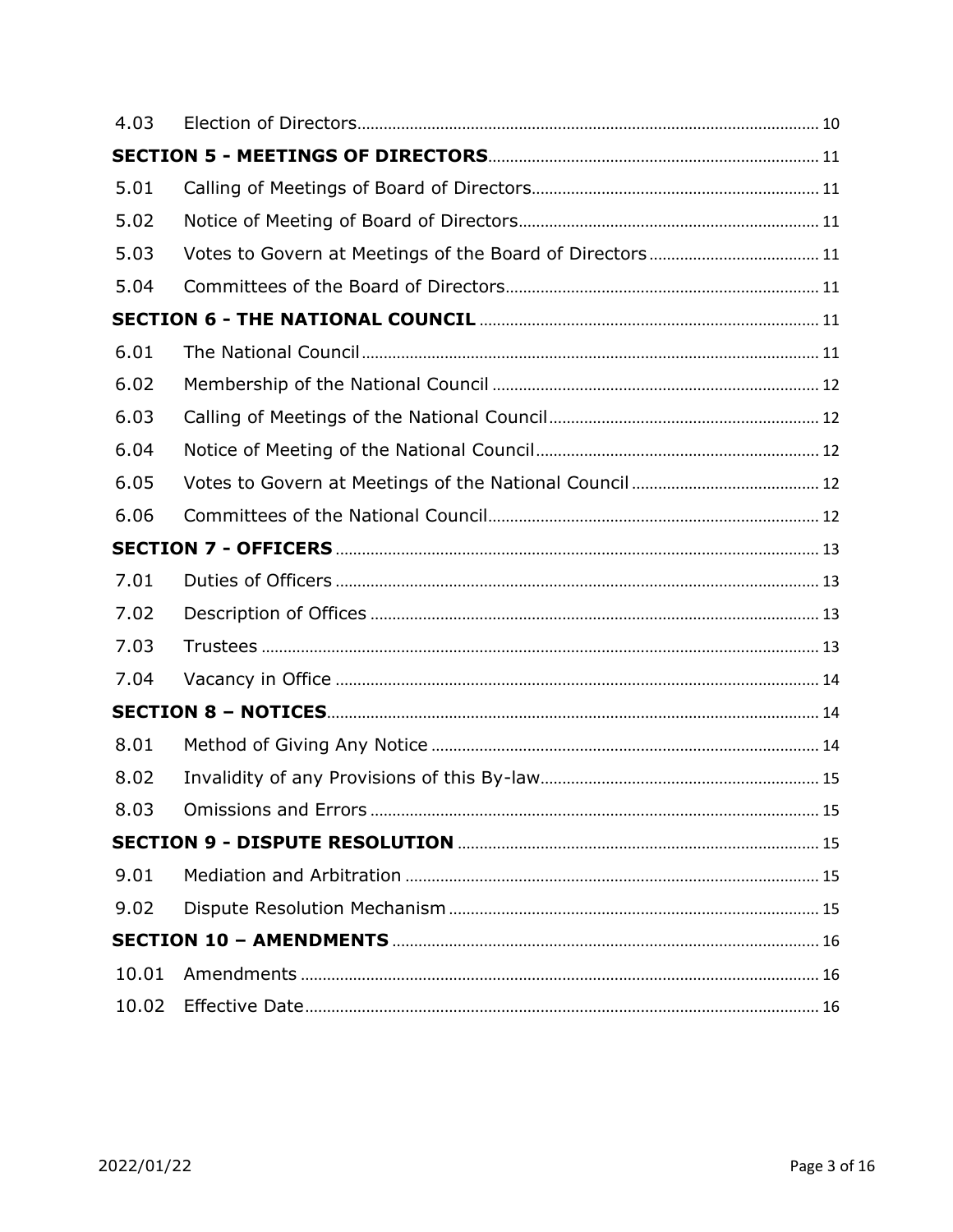A by-law relating generally to the conduct of the affairs of

## **THE ROYAL CANADIAN COLLEGE OF ORGANISTS/ LE COLLÈGE ROYAL CANADIEN DES ORGANISTES**

(the "Corporation")

**BE IT ENACTED** as a by-law of the Corporation as follows:

## <span id="page-3-1"></span><span id="page-3-0"></span>**SECTION 1 – GENERAL**

#### 1.01 **Definitions**

In this by-law and all other by-laws of the Corporation, unless the context otherwise require

"**Act**" means the *Canada Not-For-Profit Corporations Act* S.C. 2009, c.23 including the Regulations made pursuant to the Act, and any statute or regulations that may be substituted, as amended from time to time;

"**articles**" means the original or restated articles of incorporation or articles of amendment, amalgamation, continuance, reorganization, arrangement or revival of the Corporation;

"**Board**" means the Board of Directors of the Corporation and "director" means a member of the Board;

"**by-law**" means this by-law and any other by-law of the Corporation as amended and which are, from time to time, in force and effect;

"**meeting of members**" includes an annual meeting of members or a special meeting of all members entitled to vote at an annual meeting of members;

"**ordinary resolution**" means a resolution passed by a majority of not less than 50% plus 1 of the votes cast on that resolution;

"**proposal**" means a proposal submitted by a member of the Corporation that meets the requirements of section 163 (Shareholder Proposals) of the Act;

**"registered office"** means the administrative office of the Corporation as determined by the directors under section 20 (Registered Office) of the Act;

"**Regulations**" means the regulations made under the Act, as amended, restated or in effect from time to time;

"**Regulations of the College**" means the regulations governing certain aspects of the operation of the Corporation as determined by special resolution of members; and

"**special resolution**" means a resolution passed by a majority of not less than two-thirds (2/3) of the votes cast on that resolution.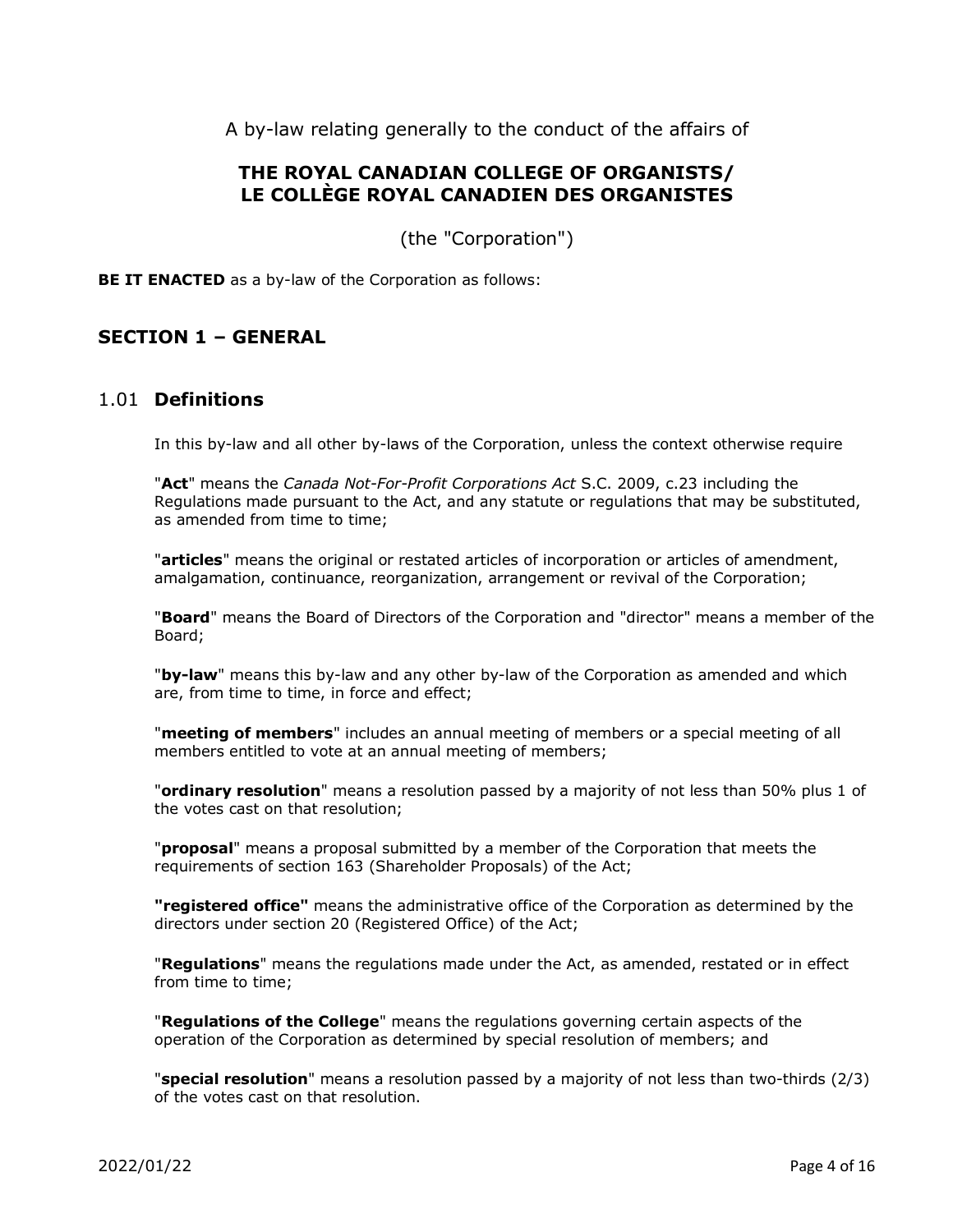#### <span id="page-4-0"></span>1.02 **Interpretation**

In the interpretation of this by-law, words in the singular include the plural and vice-versa, words in one gender include all genders, and "person" includes an individual, body corporate, partnership, trust and unincorporated organization.

Other than as specified above, words and expressions defined in the Act have the same meanings when used in this by-law.

#### <span id="page-4-1"></span>1.03 **Corporate Seal**

The seal, an impression of which is stamped in the margin of this document, shall be the seal of the Corporation. The Secretary of the Corporation, or an individual designated by the Secretary from time to time, shall be the custodian of the corporate seal.

#### <span id="page-4-2"></span>1.04 **Execution of Documents**

Deeds, transfers, assignments, contracts, obligations and other instruments in writing requiring execution by the Corporation may be signed by any two (2) of its officers or directors. In addition, the Board may from time to time direct the manner in which and the person or persons by whom a particular document or type of document shall be executed. Any person authorized to sign any document may affix the corporate seal (if any) to the document. Any signing officer may certify a copy of any instrument, resolution, by-law or other document of the Corporation to be a true copy thereof.

#### <span id="page-4-3"></span>1.05 **Financial Year End**

The financial year end of the Corporation shall be May 31 in each year.

#### <span id="page-4-4"></span>1.06 **Banking Arrangements**

The banking business of the Corporation shall be transacted at such bank, trust company or other firm or corporation carrying on a banking business in Canada or elsewhere as the Board may designate, appoint or authorize from time to time by resolution. The banking business or any part of it shall be transacted by an officer or officers of the Corporation and/or other persons as the Board may by resolution from time to time designate, direct or authorize.

#### <span id="page-4-5"></span>1.07 **Borrowing Powers**

The directors of the Corporation may from time to time:

- a) borrow money on the credit of the Corporation;
- b) issue, reissue, sell, pledge or hypothecate debt obligations of the Corporation; and
- c) mortgage, hypothecate, pledge or otherwise create a security interest in all or any property of the Corporation, owned or subsequently acquired, to secure any debt obligation of the Corporation.

Such powers may be delegated by the directors to such officers or directors of the Corporation as they see fit.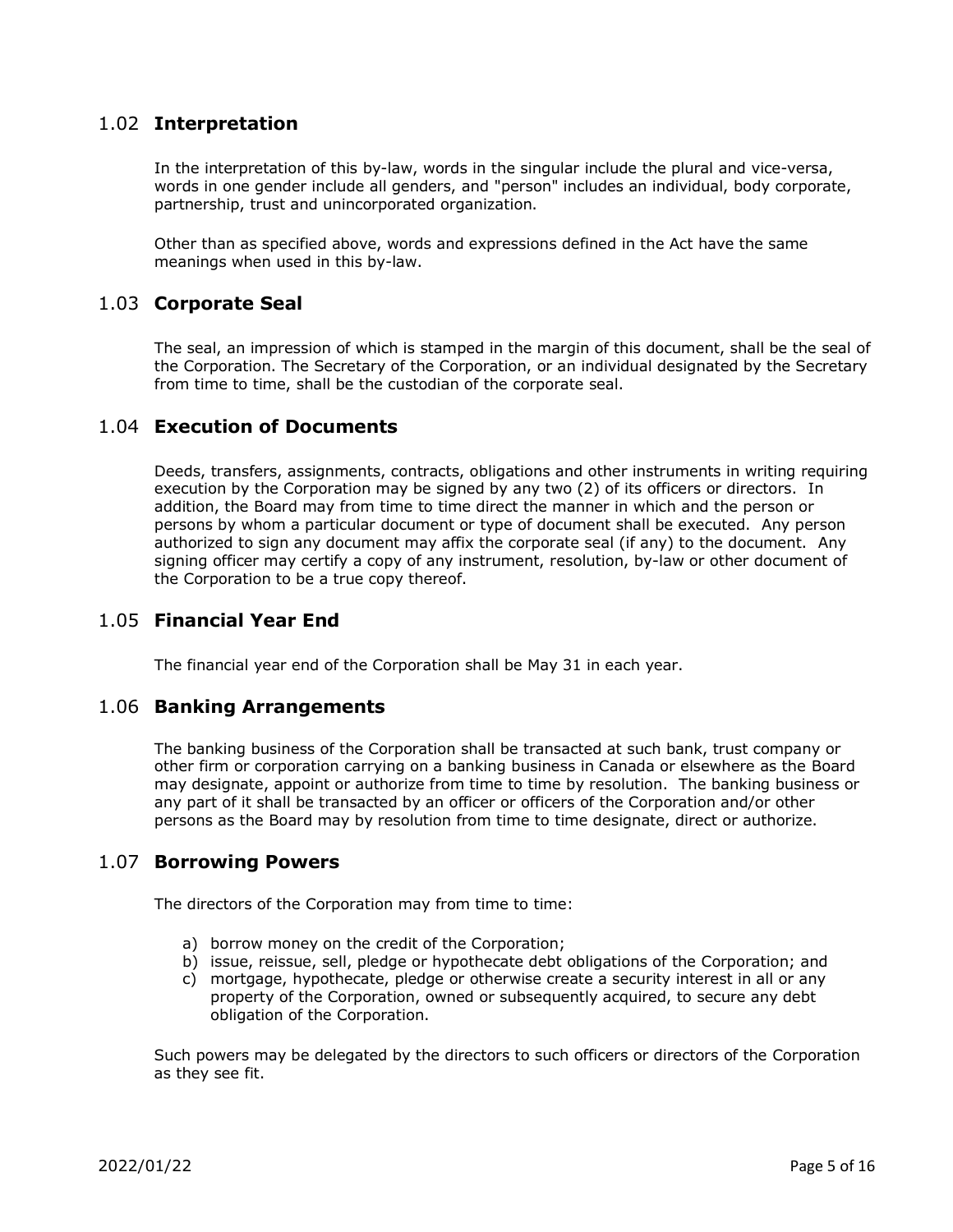Nothing herein limits or restricts the borrowing of money by the Corporation on bills of exchange or promissory notes made, drawn, accepted or endorsed by or on behalf of the Corporation.

## <span id="page-5-0"></span>1.08 **Annual Financial Statements**

The Corporation shall publish a notice to its members stating that the annual financial statements and documents provided for in subsection 172(1) of the Act are available at the registered office of the Corporation and any member may, on request, obtain a copy free of charge at the registered office or by prepaid mail.

## <span id="page-5-1"></span>**SECTION 2 - MEMBERSHIP**

#### <span id="page-5-2"></span>2.01 **Membership Conditions**

Membership in the Corporation shall be available to persons (which includes corporations and other religious or educational entities) interested in furthering the Corporation's purposes, and who have applied for and been accepted into membership in the Corporation by resolution of the Board or in such other manner as may be determined by the Board.

Pursuant to subsection 197(1) (Fundamental Change) of the Act, a special resolution of the members is required to make any amendments to this section of the by-law if those amendments affect membership rights and/or conditions described in paragraphs  $197(1)(e)$ , (h), (l) or (m).

## <span id="page-5-3"></span>2.02 **Membership Transferability**

A membership may only be transferred to the Corporation. Pursuant to Section 197(1) (Fundamental Change) of the Act, a special resolution of the members is required to make any amendment to add, change or delete this section of the by-law.

## <span id="page-5-4"></span>2.03 **Membership Dues**

Membership dues shall be established from time to time by the directors. Members shall be notified in writing of the membership dues at any time payable by them and, if any are not paid within one (1) calendar month of the membership renewal date the member in default shall automatically cease to be a member of the Corporation.

#### <span id="page-5-5"></span>2.04 **Centres**

Subject to the approval of the Board, a Centre of the College may be formed in any city, town or area in Canada where a sufficient number of members can be assembled. The affairs of the Centre shall be conducted by an executive of at least three (3) members.

A member is expected to hold membership in and pay the applicable dues to a Centre, normally the one closest to the member. If there is no Centre within a reasonable distance of the member, application may be made directly to the Corporation to be designated as a member not attached to a Centre. Interpretation of this provision shall be the responsibility of the Registrar.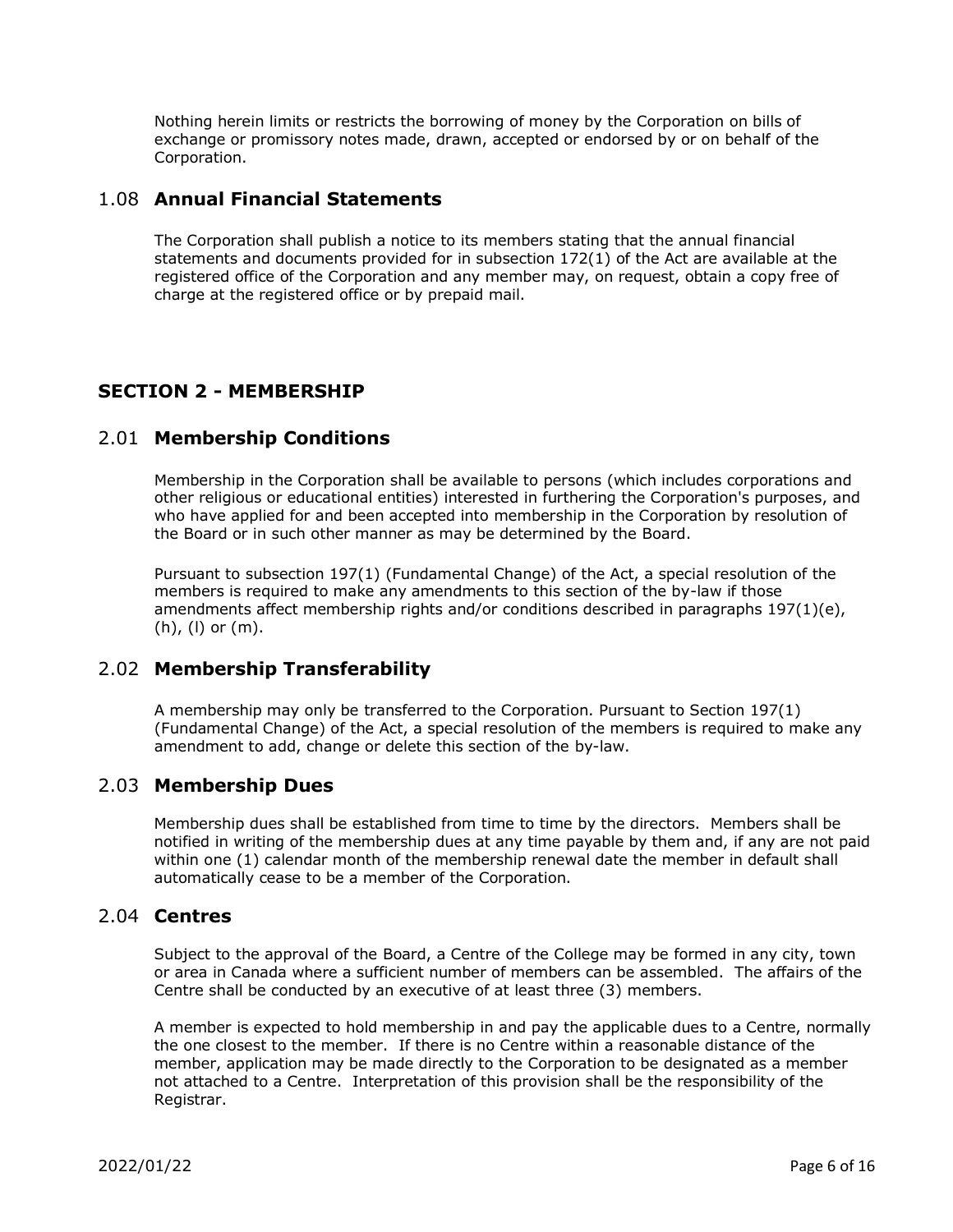## <span id="page-6-0"></span>2.05 **Termination of Membership**

A membership in the Corporation is terminated when:

- a) the member dies, or, in the case of a member that is a corporation or other entity, the corporation or other entity is dissolved;
- b) a member fails to maintain any qualifications for membership described in the articles or in this by-law;
- c) the member resigns by delivering a written resignation to the Registrar of the Corporation in which case such resignation shall be effective on the date specified in the resignation or if no date is specified, on the date received;
- d) the member is expelled in accordance with Section 2.06 or is otherwise terminated in accordance with the articles or by-laws;
- e) the member's term of membership expires; or
- f) the Corporation is liquidated or dissolved under Part 14 of the Act.

## <span id="page-6-1"></span>2.06 **Discipline of Members**

The Board shall have authority to suspend or expel any member from the Corporation for any one or more of the following grounds:

- a) violating any provision of the articles, by-laws, or written policies of the Corporation;
- b) carrying out any conduct which may be detrimental to the Corporation as determined by the Board in its sole discretion;
- c) for any other reason that the Board in its sole and absolute discretion considers to be reasonable, having regard to the purpose of the Corporation.

In the event that the Board determines that a member should be expelled from membership in the Corporation, or otherwise disciplined, the President, or such other officer as may be designated by the Board, shall provide twenty (20) days notice of expulsion or nature of discipline to the member and shall provide reasons for the proposed expulsion or discipline. The member may make written submissions to the President, or such other officer as may be designated by the Board, in response to the notice received within such twenty (20) day period. In the event that no written submissions are so received, the President, or such other officer as may be designated by the Board, may proceed to notify the member that the member is expelled from membership in the Corporation, or is subject to the previously stated discipline. If written submissions are received in accordance with this section, the Board will consider such submissions in arriving at a final decision and shall notify the member concerning such final decision within a further twenty (20) days from the date of receipt of the submissions. The Board's decision shall be final and binding on the member, without any further right of appeal.

## <span id="page-6-2"></span>2.07 **Cost of Publishing Proposals for Annual Members' Meetings**

A member who submits a proposal in accordance with section 163 of the Act shall pay the cost of including the proposal and any statement in the notice of meeting at which the proposal is to be presented unless otherwise provided by ordinary resolution of the members present at the meeting.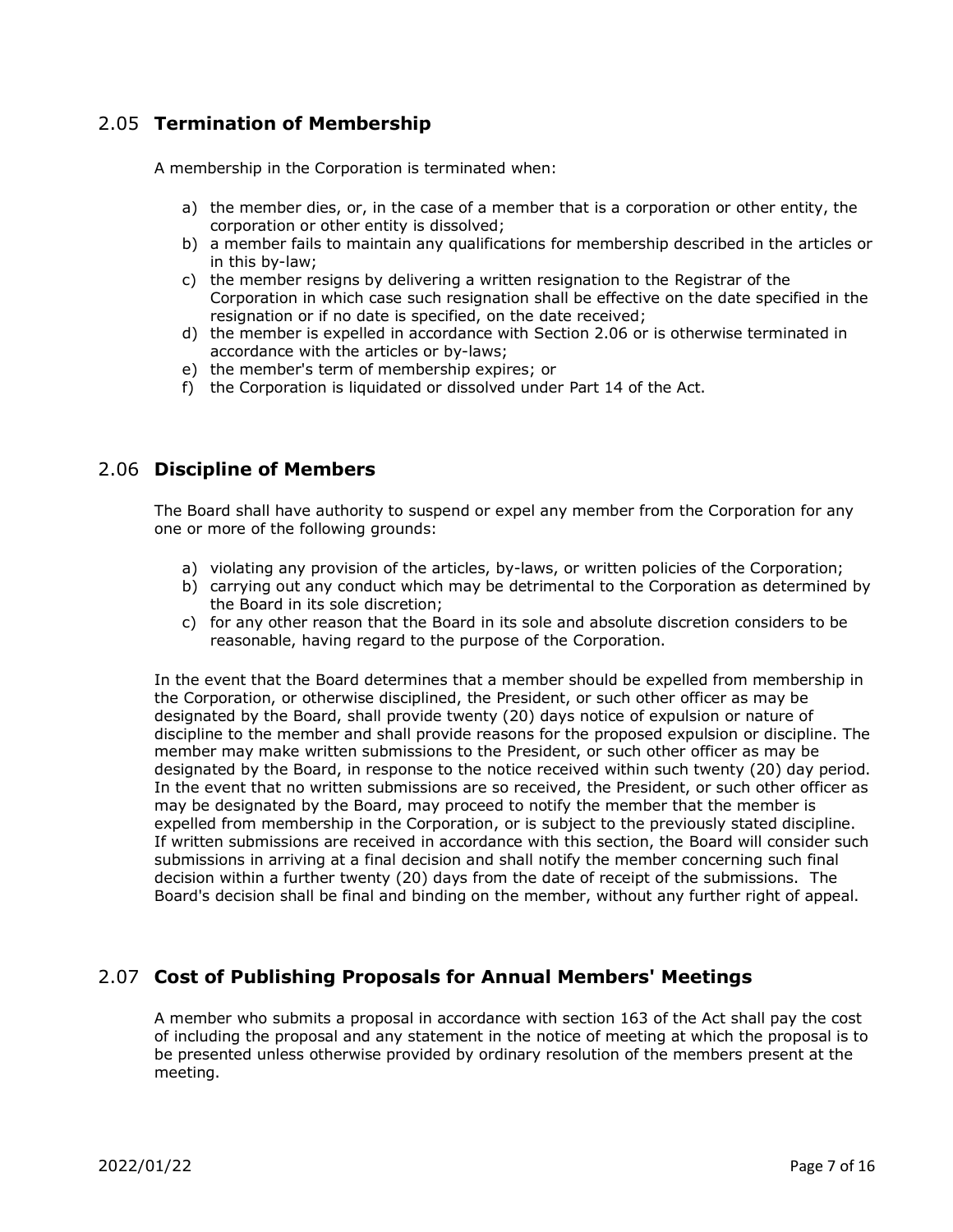## <span id="page-7-0"></span>**SECTION 3 - MEETINGS OF MEMBERS**

#### <span id="page-7-1"></span>3.01 **Place of Members' Meeting**

Meetings of the members may be held at any place within Canada as determined by the Board.

#### <span id="page-7-2"></span>3.02 **Notice of Members' Meeting**

Notice of the time and place of a meeting of members shall be given to each member entitled to vote at the meeting by one of the following means:

- a) at least once in a publication of the Corporation that is sent to all its members, during a period of 21 to 60 days before the day on which the meeting is to be held; or
- b) by telephonic, electronic or other communication facility to each member entitled to vote at the meeting, during a period of 21 to 35 days before the day on which the meeting is to be held. If a member requests that the notice be given by non-electronic means, the notice will be sent by mail, courier or personal delivery.

Pursuant to subsection 197(1) (Fundamental Change) of the Act, a special resolution of the members is required to make any amendment to the by-laws of the Corporation to change the manner of giving notice to members entitled to vote at a meeting of members.

## <span id="page-7-3"></span>3.03 **Members Calling a Members' Meeting**

The Board shall call a special meeting of members in accordance with section 167 of the Act, on written requisition of members holding not less than 1% of the voting rights. If the directors do not call a meeting within twenty-one (21) days of receiving the requisition, any member who signed the requisition may call the meeting.

#### <span id="page-7-4"></span>3.04 **Persons Entitled to be Present at Members' Meetings**

Members, non-members, directors and the public accountant of the Corporation are entitled to be present at a meeting of members. However, only those members entitled to vote at the members' meeting according to the provisions of the Act, articles and by-laws are entitled to cast votes at the meeting.

#### <span id="page-7-5"></span>3.05 **Chair of Members' Meetings**

Meetings of members shall be chaired by the President, failing whom the First Vice-President or Second Vice-President. In the event none of these officers is present, the Secretary or any past president shall call the meeting to order and the members who are present and entitled to vote at the meeting shall choose one of their number to chair the meeting.

#### <span id="page-7-6"></span>3.06 **Quorum at Members' Meetings**

A quorum at any meeting of the members (unless a greater number of members are required to be present by the Act) shall be twelve (12) members entitled to vote at the meeting.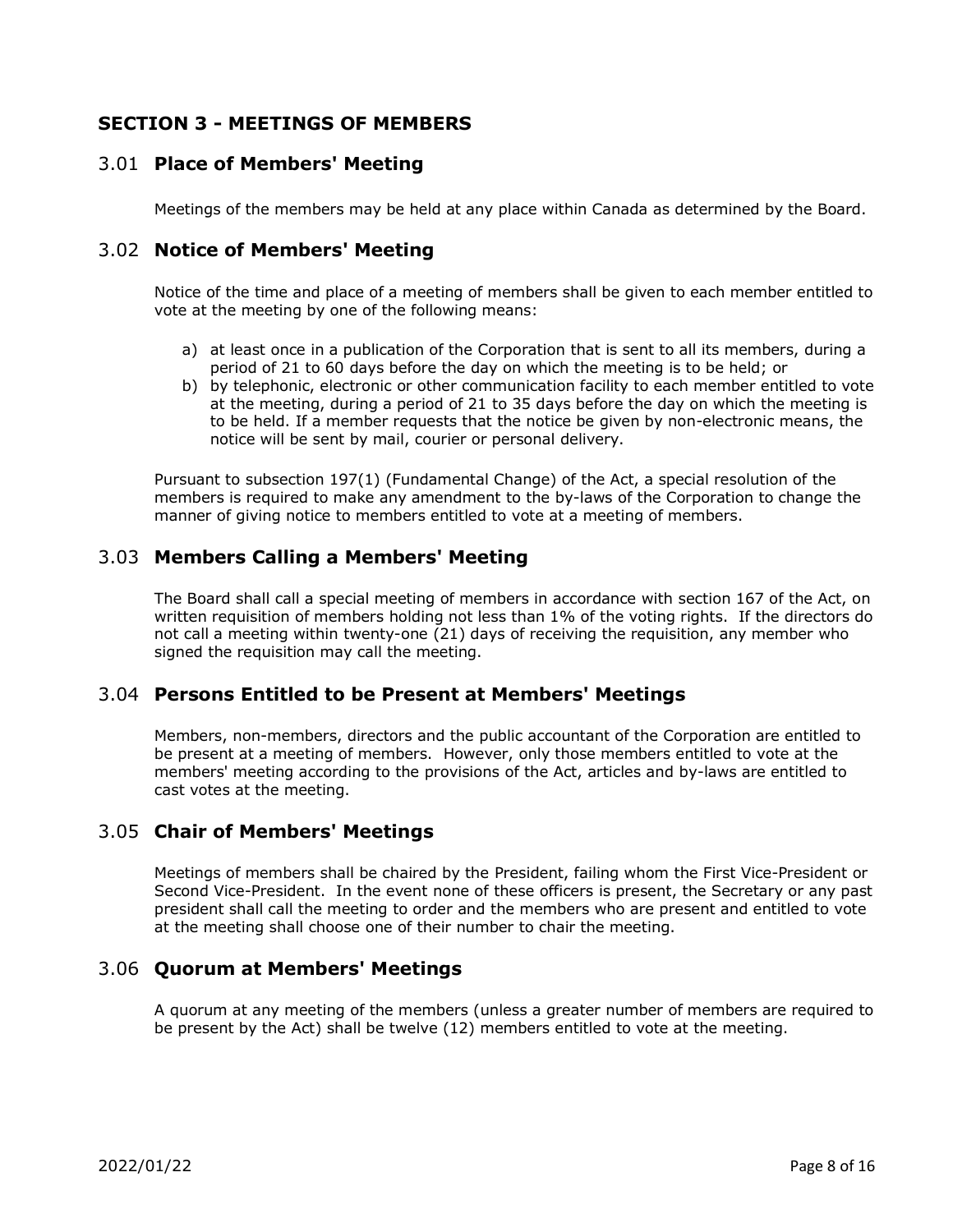#### <span id="page-8-0"></span>3.07 **Absentee Voting at Members' Meetings**

Except for the election of a director, any member who is absent from a meeting of members may vote on matters considered at that meeting by means of a proxy issued in conformity with section 74 (2) of the Regulations.

Any vote required for the election of a director shall be conducted by means of a mailed-in ballot, or by means of a telephonic, electronic or other communication facility that enables the votes to be gathered in a manner that permits their subsequent verification, and that the tallied votes are presented to the Corporation without it being possible for the Corporation to identify how each member voted. At the discretion of the Board, any other matter to be voted on at a meeting of members may be determined by means of a mailed-in ballot or by means of a telephonic, electronic or other communication facility.

Pursuant to subsection 197(1) (Fundamental Change) of the Act, a special resolution of the members is required to make any amendment to the by-laws of the Corporation to change the method of voting by members not in attendance at a meeting of members.

#### <span id="page-8-1"></span>3.08 **Votes to Govern at Members' Meetings**

At any meeting of members, unless otherwise provided by the Act or by the articles or by-laws, every question shall be determined by a majority of the votes cast on the question. In case of an equality of votes either on a show of hands or on a ballot, the chair of the meeting in addition to an original vote shall have a second or casting vote.

#### <span id="page-8-2"></span>3.09 **Participation by Electronic Means at Members' Meetings**

The directors at their discretion may under Section 159 (4) of the Act permit the participation of members in a meeting of members by means of a telephonic, an electronic or other communication facility.

The directors at their discretion may under Section 159 (5) of the Act, determine that a meeting of members shall be held entirely by means of a telephonic, an electronic or other communication facility.

In either instance, the facility provided must

- a) permit all participants to communicate adequately with each other during the meeting, and
- b) enable any vote to be gathered in a manner that permits its subsequent verification, and
- c) permit any tallied vote to be presented to the corporation without it being possible for the corporation to identify how each person voted.

## <span id="page-8-3"></span>**SECTION 4 - DIRECTORS**

#### <span id="page-8-4"></span>4.01 **Number of Directors**

The Board shall consist of not less than 12 and not more than 16 directors. The fixed number of directors may be determined from time to time by the members by ordinary resolution or, if the ordinary resolution empowers the directors to determine the number, by resolution of the Board. The minimum number of directors may not be fewer than the minimum number specified in the articles, at least two of whom are not officers or employees of the Corporation or its affiliates. Only an individual member of the Corporation, or an individual authorized to represent a member corporation or other entity, may serve as a director of the Corporation.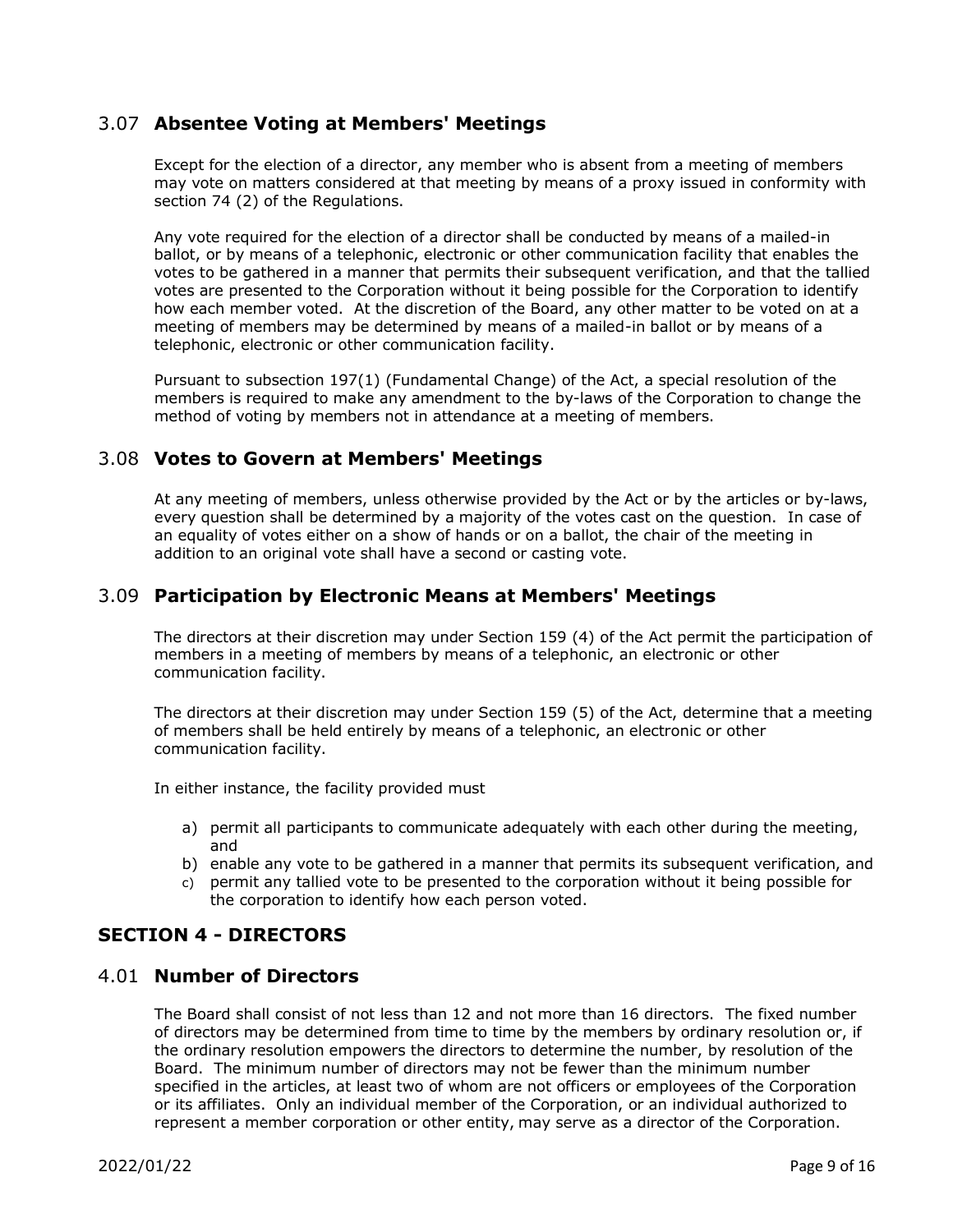## <span id="page-9-0"></span>4.02 **Term of Office of Directors**

At the first election of directors following the approval of this by-law, directors shall be elected for a two-year term or a one-year term, as provided for in College Regulation 1.4. Thereafter, except when an election is held to fill the unexpired portion of a term, a newly elected director shall be elected for a term not to exceed two years as specified in College Regulation 1.4.

## <span id="page-9-1"></span>4.03 **Election of Directors**

The election of directors and officer/directors shall be conducted as follows:

- a) Each year, the Board shall appoint a Nominating Committee consisting of the immediate Past President or another past president as Chair and two other members of the National Council to prepare and present to the Board not later than February 1st, a nominee for each position of director or officer/director currently vacant or to become vacant as a result of the expiry of a term of office at the next annual meeting of members.
- b) On or before March 31st, a list of the nominations thus made shall be given to each member by one of the following means:
	- i. in a publication of the Corporation that is sent to all its members; or
	- ii. by any means specified in Section 8.01 of this by-law.

The notice shall indicate that additional nominations may be submitted, and shall state that the consent in writing of the nominee and the signature of five other members in support of the nomination must accompany the nomination, and must be received at the registered office on or before May  $1<sup>st</sup>$ .

- c) Should no nomination for a position be forthcoming other than that submitted by the Nominating Committee, the candidate so nominated shall be declared elected to that position by acclamation.
- d) When more than one person is nominated for a position, an election shall be conducted by mailed-in ballot as prescribed in Section 3.07 of this by-law. Votes submitted by mail-in ballot and electronically shall have equal weight.
	- i. Mail-in ballot: A ballot containing the name of each nominee shall be mailed to each member who requests to vote by mail-in ballot at their last known addresses, and shall include instructions for the proper return of the ballot and the date by which it must be sent to the registered office, as evidenced by a postmark or courier record. This date shall be determined by the Board and shall be the same date as the final date for electronic voting.
	- ii. Electronic ballot: When, at the discretion of the Board, voting may be conducted by electronic means, members who have previously consented to receive documents electronically will be registered to vote electronically unless they request in writing not later than May 1 that they wish to vote by mail-in ballot. Members registered to vote electronically shall receive complete instructions on how to use the facility provided by the Corporation for this purpose, including the final date on which a vote may be recorded. This date shall be determined by the Board and shall be the same as the final date for sending mail-in ballots.
- e) The President shall appoint scrutineers to examine the ballots and the report of votes submitted electronically, and on their report the nominees obtaining the majority of votes cast shall be declared duly elected to their respective positions. Ballots and electronic records of voting shall be destroyed within 30 days following the meeting of members at which the directors are declared elected.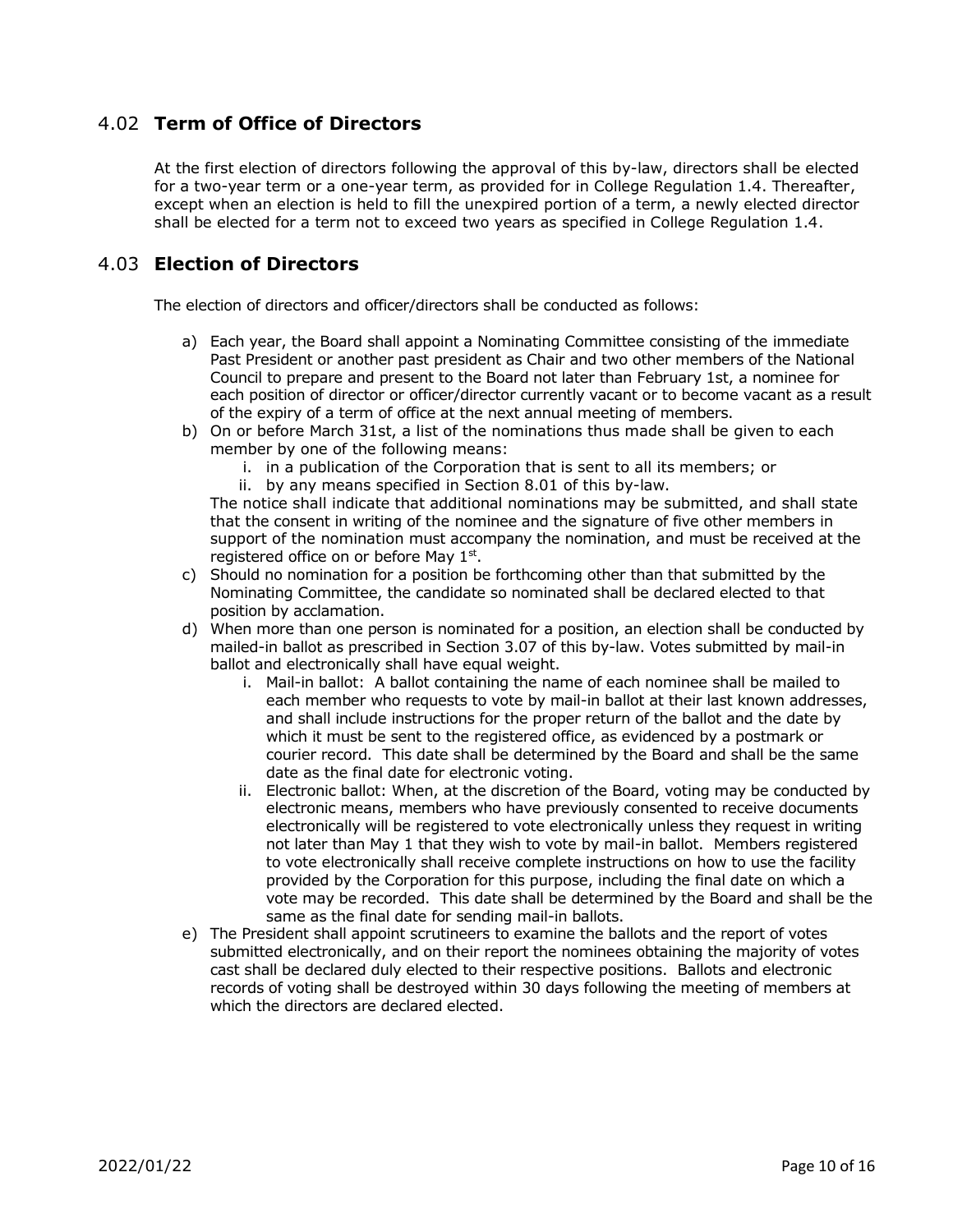## <span id="page-10-0"></span>**SECTION 5 - MEETINGS OF DIRECTORS**

## <span id="page-10-1"></span>5.01 **Calling of Meetings of Board of Directors**

Meetings of the Board may be called by the President, a Vice-President, or any two (2) directors at any time.

## <span id="page-10-2"></span>5.02 **Notice of Meeting of Board of Directors**

Notice of the time and place for the holding of a meeting of the Board shall be given in the manner provided in Section 8.01 of this by-law to every director of the Corporation not less than 14 days before the time when the meeting is to be held. Notice of a meeting shall not be necessary if all of the directors are present, and none objects to the holding of the meeting, or if those absent have waived notice of or have otherwise signified their consent to the holding of such meeting. Notice of an adjourned meeting is not required if the time and place of the adjourned meeting is announced at the original meeting. Unless the by-laws otherwise provide, no notice of meeting need specify the purpose or the business to be transacted at the meeting except that a notice of meeting of directors shall specify any matter referred to in subsection 138(2) (Limits on Authority) of the Act that is to be dealt with at the meeting.

#### <span id="page-10-3"></span>5.03 **Votes to Govern at Meetings of the Board of Directors**

At all meetings of the Board, every question shall be decided by a majority of the votes cast on the question. In case of an equality of votes, the chair of the meeting in addition to an original vote shall have a second or casting vote.

## <span id="page-10-4"></span>5.04 **Committees of the Board of Directors**

The Board may from time to time appoint any committee or other advisory body, as it deems necessary or appropriate for such purposes and, subject to the Act, with such powers as the Board shall see fit. Any such committee may formulate its own rules of procedure, subject to such regulations or directions as the Board may from time to time make. Any committee member may be removed by resolution of the Board.

## <span id="page-10-5"></span>**SECTION 6 - THE NATIONAL COUNCIL**

#### <span id="page-10-6"></span>6.01 **The National Council**

The National Council, an advisory body to the Board, shall have the right to discuss of its own motion, or at the request of any of its committees or of the Board, all matters affecting the aims, policies, conduct and well-being of the College.

It shall also have authority to:

- a) determine all matters concerning academic standards within the College, including, but not limited to:
	- i. the number, nature and conditions of the professional diplomas and certificates granted by the College;
	- ii. the syllabus of College examinations;
	- iii. the rules governing College competitions;
- b) approve the text of all College publications expressing College policy on professional ethics and other matters concerning the profession of organist or church musician;
- c) grant honorary awards in the College's name; and
- d) make recommendations to the Board on all other matters.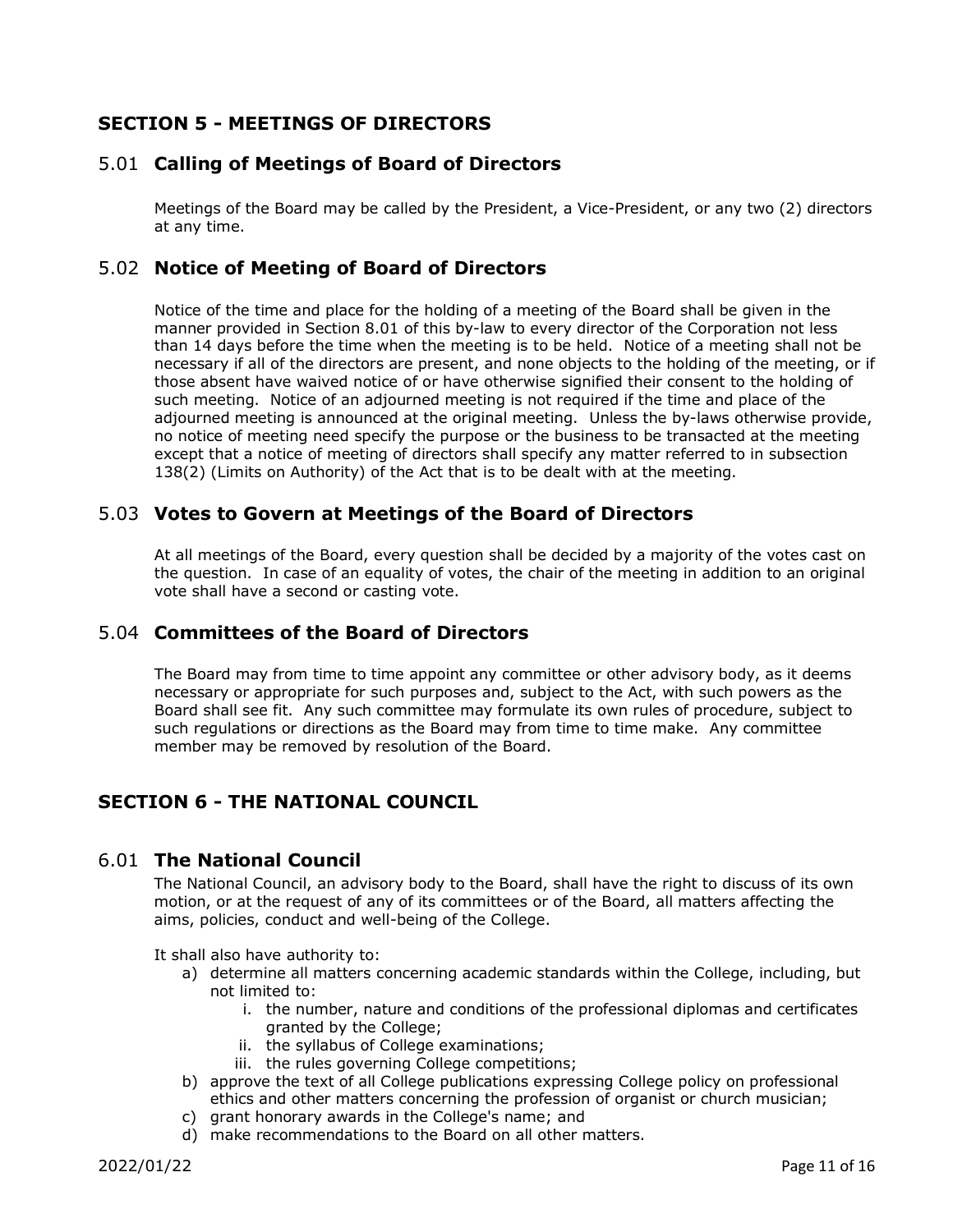## <span id="page-11-0"></span>6.02 **Membership of the National Council**

Members of the National Council shall be as stipulated in the Regulations of the College. Twelve (12) members of the National Council shall constitute a quorum.

Members of the National Council shall serve without remuneration, and no member of the National Council shall directly or indirectly receive any profit from his or her position as such, provided that a member of the National Council may be reimbursed for reasonable expenses incurred in the performance of his or her duties. A member of the National Council shall not be prohibited from receiving compensation for services provided to the Corporation in another capacity.

## <span id="page-11-1"></span>6.03 **Calling of Meetings of the National Council**

Meetings of the National Council may be called by the President, a Vice-President, or any two (2) directors at any time.

## <span id="page-11-2"></span>6.04 **Notice of Meeting of the National Council**

Notice of the time and place for the holding of a meeting of the National Council shall be given in the manner specified in Section 5.02 of this by-law.

#### <span id="page-11-3"></span>6.05 **Votes to Govern at Meetings of the National Council**

At all meetings of the National Council, every question shall be decided by a majority of the votes cast on the question. In case of an equality of votes, the chair of the meeting in addition to an original vote shall have a second or casting vote.

## <span id="page-11-4"></span>6.06 **Committees of the National Council**

<span id="page-11-5"></span>The National Council may from time to time appoint any committee or other advisory body, as it deems necessary or appropriate for such purposes and, subject to the Act, with such powers as the National Council shall see fit. Any such committee may formulate its own rules of procedure, subject to such regulations or directions as the National Council may from time to time make.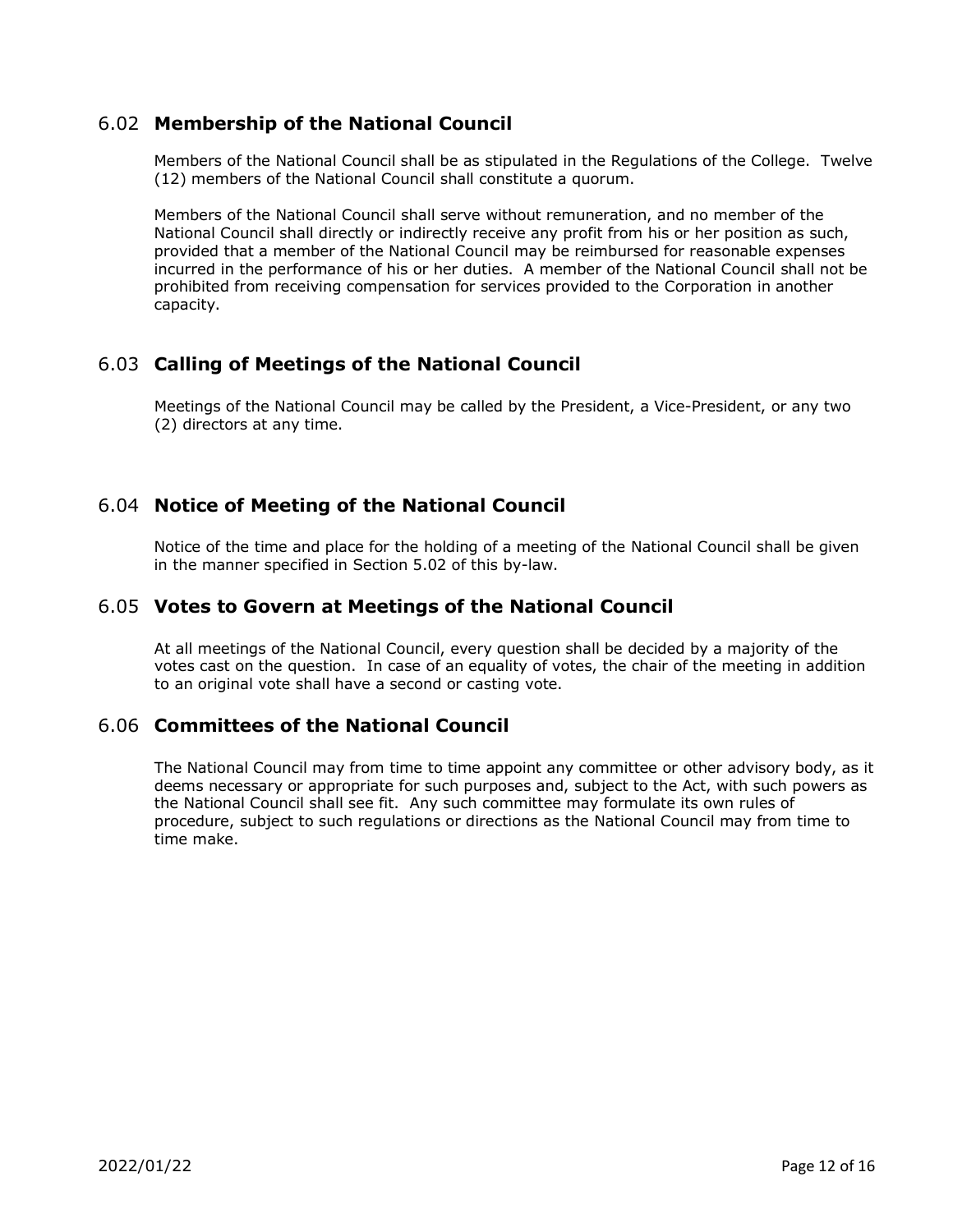## **SECTION 7 - OFFICERS**

#### <span id="page-12-0"></span>7.01 **Duties of Officers**

The Board may specify the duties of officers and, subject to the Act, delegate to such officers the power to manage the affairs of the Corporation. Two or more offices may be held by the same person.

## <span id="page-12-1"></span>7.02 **Description of Offices**

Unless otherwise specified by the Board (which may, subject to the Act, modify, restrict or supplement such duties and powers), the Offices of the Corporation, if designated and if officers are appointed, shall have the following duties and powers associated with their positions:

- a) President The President shall be the chief executive officer of the Corporation and shall be responsible for implementing the strategic plans and policies of the Corporation. The President shall be a director, shall serve as the chair of the Board and of the National Council, and subject to the authority of the Board, shall have general supervision of the affairs of the Corporation.
- b) President-Elect The President-Elect shall act in the place of the President in the event that the President is unable to fulfill the duties of that office, and shall act on behalf of the President when requested to do so by the President. The President-Elect shall be a director and shall serve as vice-chair of the Board.
- c) Secretary The Secretary shall attend and be the secretary of all meetings of the Board, of the National Council, and of members. The Secretary shall enter or cause to be entered in the Corporation's minute book, minutes of all proceedings at such meetings; the Secretary shall give, or cause to be given, as and when instructed, notices to members, directors, the public accountant and members of committees; the Secretary shall be the custodian of all books, papers, records, documents and other instruments belonging to the Corporation. The Secretary shall be a director.
- d) Treasurer The Treasurer shall act as consultant in matters dealing with financial policy, oversee the preparation of the annual budget, and have such other powers and duties as the Board may specify. The Treasurer shall be a director.
- e) Registrar The Registrar shall maintain or cause to be maintained the register of members as required by subsection  $21(1)(q)$  of the Act, and shall report changes in membership to the Board as required. The Registrar shall maintain a register of Fellows, Associates and Colleagues of the College including the date of admission, and all recipients of certificates, honours and prizes bestowed by the College.

The powers and duties of all other officers of the Corporation shall be such as the terms of their engagement call for or the Board or President requires of them. The Board may from time to time and subject to the Act, vary, add to or limit the powers and duties of any officer.

#### <span id="page-12-2"></span>7.03 **Trustees**

The Trustees shall oversee the management of assets entrusted to their care by the Board, subject to the general investment policy, and the limitations accompanying any gift. The investment policy shall be reviewed from time to time by the Trustees and revisions shall take effect upon approval by the Board. The Trustees may make recommendations to the Board on the distribution of income derived from the assets.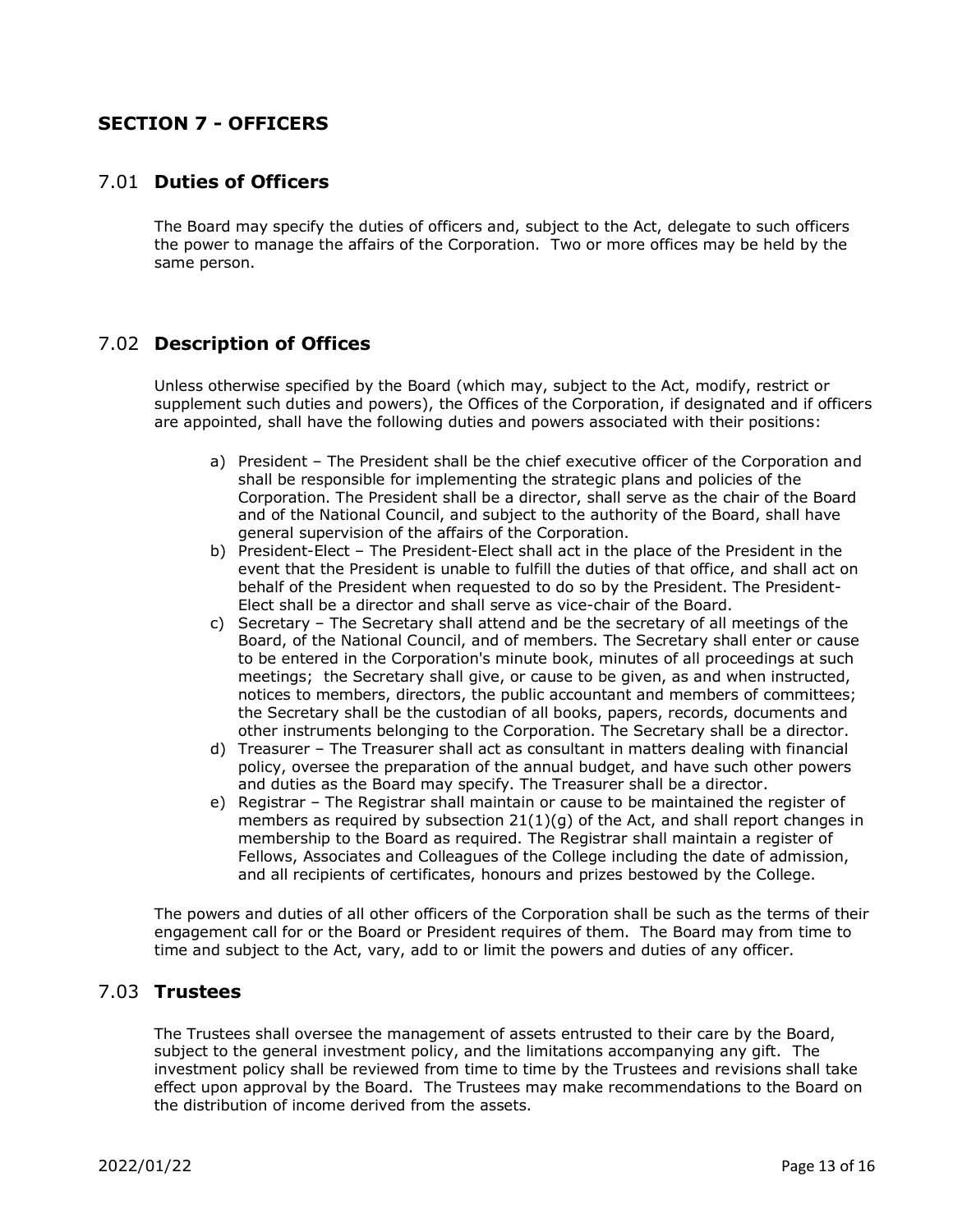There shall be three (3) trustees appointed by the Board for terms of 6 years each, such that the term of office of one trustee shall expire every second year. Trustees shall be eligible for re-appointment for one additional term. The Board shall appoint a replacement trustee to fill a vacancy in the office of trustee for the unexpired portion of the term.

The trustees shall elect one of their number from time to time to serve as chair.

#### <span id="page-13-0"></span>7.04 **Vacancy in Office**

An officer shall hold office until the earliest of:

- a) the officer's successor being appointed or elected;
- b) the officer's resignation;
- c) such officer ceasing to be a director (if a necessary qualification of appointment); or
- d) such officer's death.

If the office of any officer of the Corporation shall be or become vacant, the directors may, by resolution, appoint a person to fill such vacancy.

## <span id="page-13-1"></span>**SECTION 8 – NOTICES**

#### <span id="page-13-2"></span>8.01 **Method of Giving Any Notice**

Any notice (which term includes any communication or document), other than notice of a meeting of members, to be given (which term includes sent, delivered or served) pursuant to the Act, the articles, the by-laws or otherwise to a member, director, officer or member of a committee of the Board or to the public accountant shall be sufficiently given:

- a) if delivered personally to the person to whom it is to be given or if delivered to such person's address as shown in the records of the Corporation or in the case of notice to a director to the latest address as shown in the last notice that was sent by the Corporation in accordance with section 128 (Notice of directors) or 134 (Notice of change of directors);
- b) if mailed to such person at such person's recorded address by prepaid ordinary or air mail;
- c) if sent to such person by telephonic, electronic or other communication facility at such person's recorded address for that purpose; or
- d) if provided in the form of an electronic document in accordance with Part 17 of the Act.

A notice so delivered shall be deemed to have been given when it is delivered personally or to the recorded address as aforesaid; a notice so mailed shall be deemed to have been given when deposited in a post office or public letter box; and a notice so sent by any means of transmitted or recorded communication shall be deemed to have been given when dispatched or delivered to the appropriate communication company or agency or its representative for dispatch. The Secretary may change or cause to be changed the recorded address of any member, director, officer, public accountant or member of a committee of the Board in accordance with any information believed by the Secretary to be reliable. The declaration by the Secretary that notice has been given pursuant to this by-law shall be sufficient and conclusive evidence of the giving of such notice. The signature of any director or officer of the Corporation to any notice or other document to be given by the Corporation may be written, stamped, type-written or printed or partly written, stamped, type-written or printed.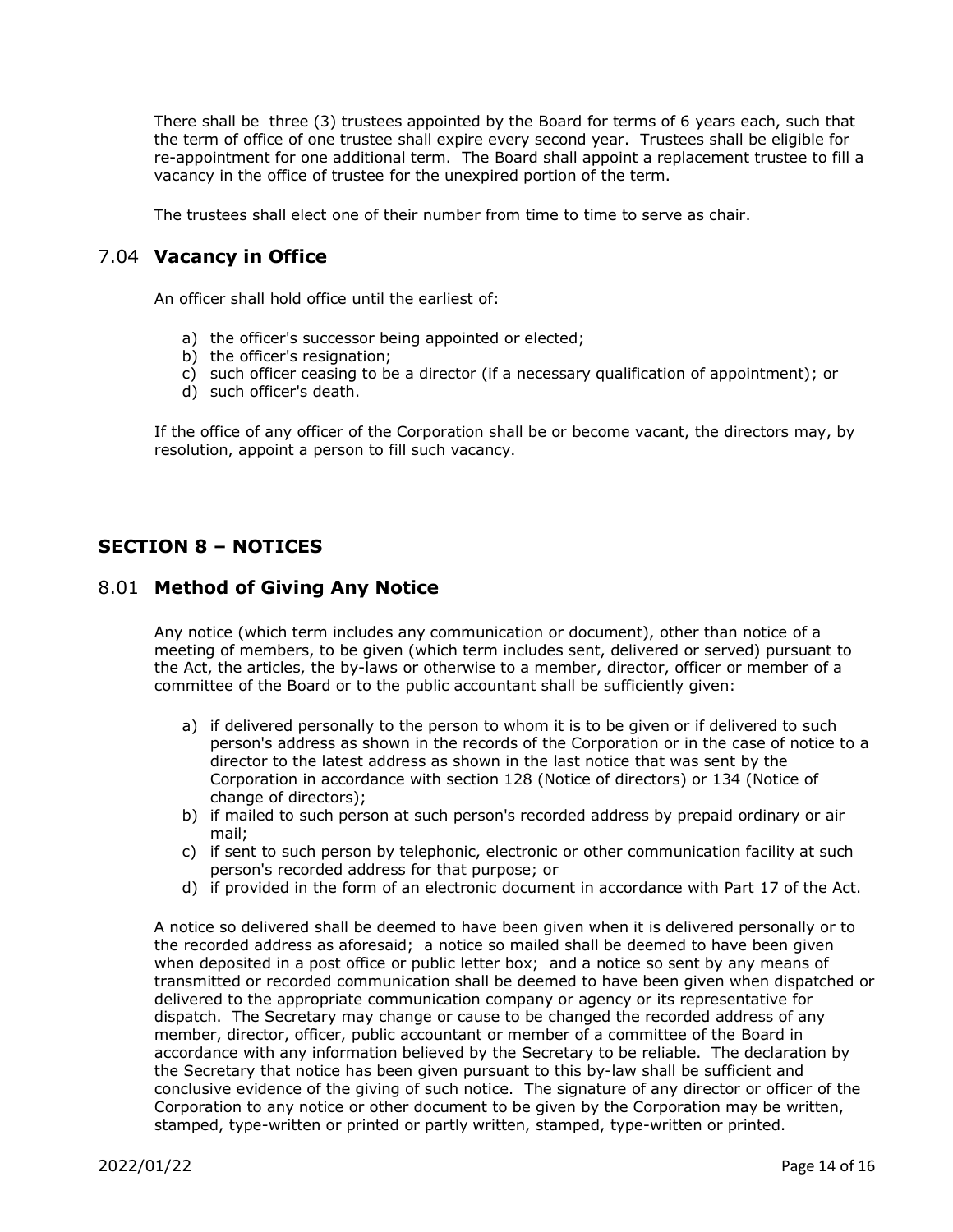#### <span id="page-14-0"></span>8.02 **Invalidity of any Provisions of this By-law**

The invalidity or unenforceability of any provision of this by-law shall not affect the validity or enforceability of the remaining provisions of this by-law.

#### <span id="page-14-1"></span>8.03 **Omissions and Errors**

The accidental omission to give any notice to any member, director, officer, member of a committee of the Board or public accountant, or the non-receipt of any notice by any such person where the Corporation has provided notice in accordance with the by-laws or any error in any notice not affecting its substance shall not invalidate any action taken at any meeting to which the notice pertained or otherwise founded on such notice.

## <span id="page-14-2"></span>**SECTION 9 - DISPUTE RESOLUTION**

#### <span id="page-14-3"></span>9.01 **Mediation and Arbitration**

Disputes or controversies among members, directors, officers, committee members, or volunteers of the Corporation are as much as possible to be resolved in accordance with mediation and/or arbitration as provided in Section 9.02 of this by-law.

#### <span id="page-14-4"></span>9.02 **Dispute Resolution Mechanism**

In the event that a dispute or controversy among members, directors, officers, committee members or volunteers of the Corporation arising out of or related to the articles or by-laws, or out of any aspect of the operations of the Corporation is not resolved in private meetings between the parties, then without prejudice to or in any other way derogating from the rights of the members, directors, officers, committee members, employees or volunteers of the Corporation as set out in the articles, by-laws or the Act, and as an alternative to such person instituting a law suit or legal action, such dispute or controversy shall be settled by a process of dispute resolution as follows:

- a) The dispute or controversy shall first be submitted to a panel of mediators whereby the one party appoints one mediator, the other party (or if applicable the Board of the Corporation) appoints one mediator, and the two mediators so appointed jointly appoint a third mediator. The three mediators will then meet with the parties in question in an attempt to mediate a resolution between the parties.
- b) The number of mediators may be reduced from three to one or two upon agreement of the parties.
- c) If the parties are not successful in resolving the dispute through mediation, then the parties agree that the dispute shall be settled by arbitration before a single arbitrator, who shall not be any one of the mediators referred to above, in accordance with the provincial or territorial legislation governing domestic arbitrations in force in the province or territory where the registered office of the Corporation is situated or as otherwise agreed upon by the parties to the dispute. The parties agree that all proceedings relating to arbitration shall be kept confidential and there shall be no disclosure of any kind. The decision of the arbitrator shall be final and binding and shall not be subject to appeal on a question of fact, law or mixed fact and law.
- d) All costs of the mediators appointed in accordance with this section shall be borne equally by the parties to the dispute or the controversy. All costs of the arbitrators appointed in accordance with this section shall be borne by such parties as may be determined by the arbitrators.